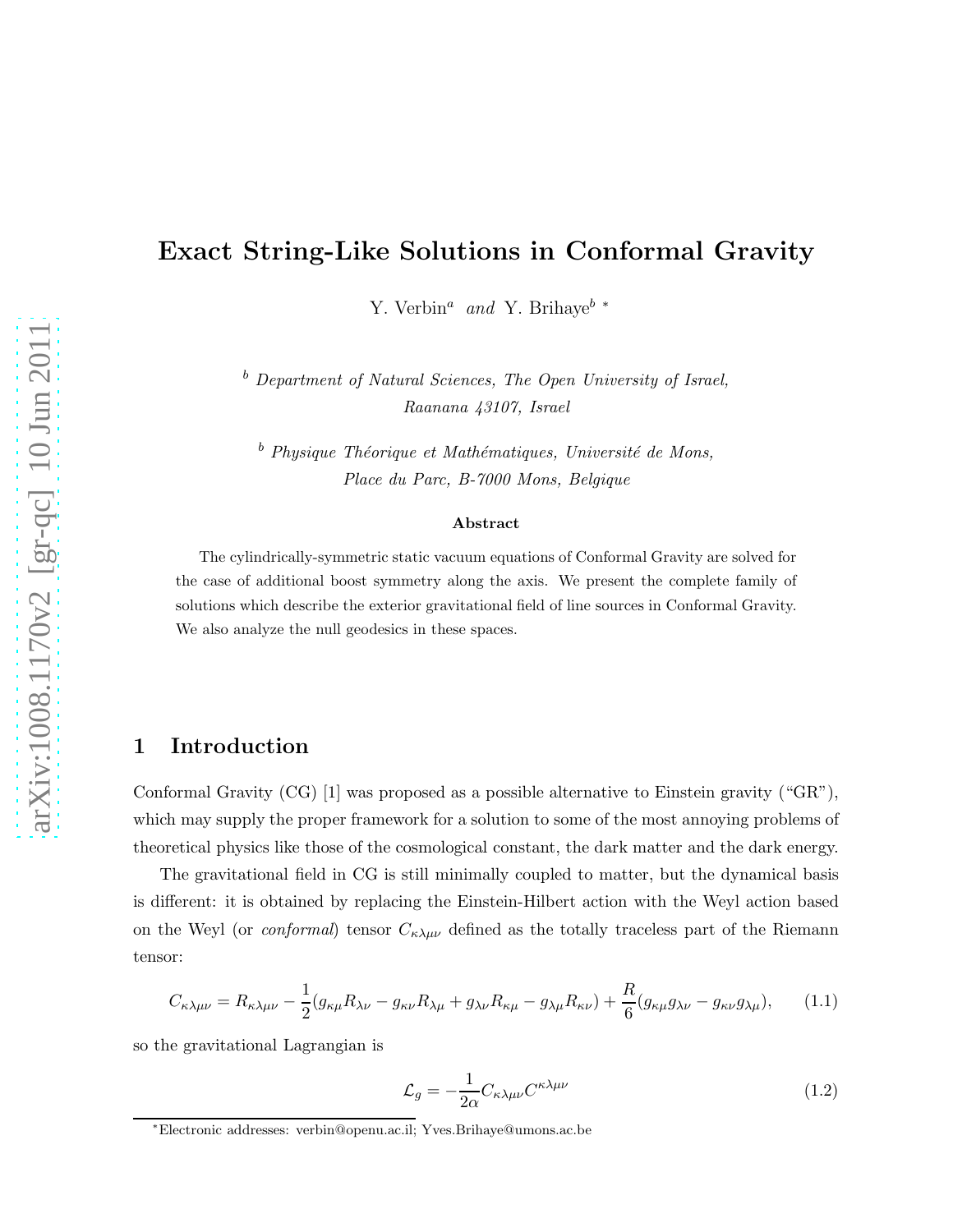where  $\alpha$  is a dimensionless parameter. The gravitational field equations take the following form:

$$
W_{\mu\nu} = \frac{\alpha}{2} T_{\mu\nu} \tag{1.3}
$$

where  $T_{\mu\nu}$  is the energy-momentum tensor and  $W_{\mu\nu}$  is the Bach tensor given by

$$
W^{\mu\nu} = R_{\kappa\lambda} C^{\kappa\mu\lambda\nu} - 2\nabla_{\kappa} \nabla_{\lambda} C^{\kappa\mu\lambda\nu},\tag{1.4}
$$

or in terms of the Riemann and Ricci components by:

$$
W_{\mu\nu} = \frac{1}{3} \nabla_{\mu} \nabla_{\nu} R - \nabla_{\lambda} \nabla^{\lambda} R_{\mu\nu} + \frac{1}{6} (R^2 + \nabla_{\lambda} \nabla^{\lambda} R - 3R_{\kappa\lambda} R^{\kappa\lambda}) g_{\mu\nu} + 2R^{\kappa\lambda} R_{\mu\kappa\nu\lambda} - \frac{2}{3} R R_{\mu\nu}.
$$
 (1.5)

It was suggested (see [1] and references therein) that while CG agrees with Newtonian gravity in Solar System scales, it further produces a linearly growing potential that could explain galactic rotation curves without invoking dark matter. It was further argued that accelerating cosmological solutions of CG describe naturally the accelerated expansion of the universe thus removing the need for dark energy.

On the other hand, CG has been criticized from several aspects both phenomenological and formal. Arguments in favor of the need of dark matter come from observations of the unusual object called "bullet cluster" [2, 3] whose dynamics seems very difficult to understand without assuming a weekly interacting dark component.

More specifically, several authors claim that predictions in the weak field limit of CG disagree with solar system observations [4], yield wrong light deflection [5] and that the exterior solutions cannot be matched to any source with a "reasonable" mass distribution [6]. Other authors find evidence for tachyons or ghosts [7] or raise the fact that only null geodesics are physically meaningful in this theory since the "standard" point particle Lagrangian is not conformallyinvariant [8, 9].

Counter arguments to some of these objections were also published [10, 11], as well as possible ways [9] out of some of the difficulties and the matter is, to our view, still waiting for a consensus.

It is therefore very much required to investigate further the predictions and consequences of CG in its purely tensorial formulation as well as in its scalar tensor extension as much as possible.

In this work we concentrate on cylindrically-symmetric static vacuum solutions with the aim of clarifying further the properties of string-like solutions in CG  $[12]$ . Cosmic strings  $[13]$  are a typical outcome in any field theory which describes matter in the very early universe, thus serving very well the purpose of testing the implications of CG. The main result reported here is the full family of the static cylindrically-symmetric vacuum solutions of CG which represent the external gravitational field of localized line sources.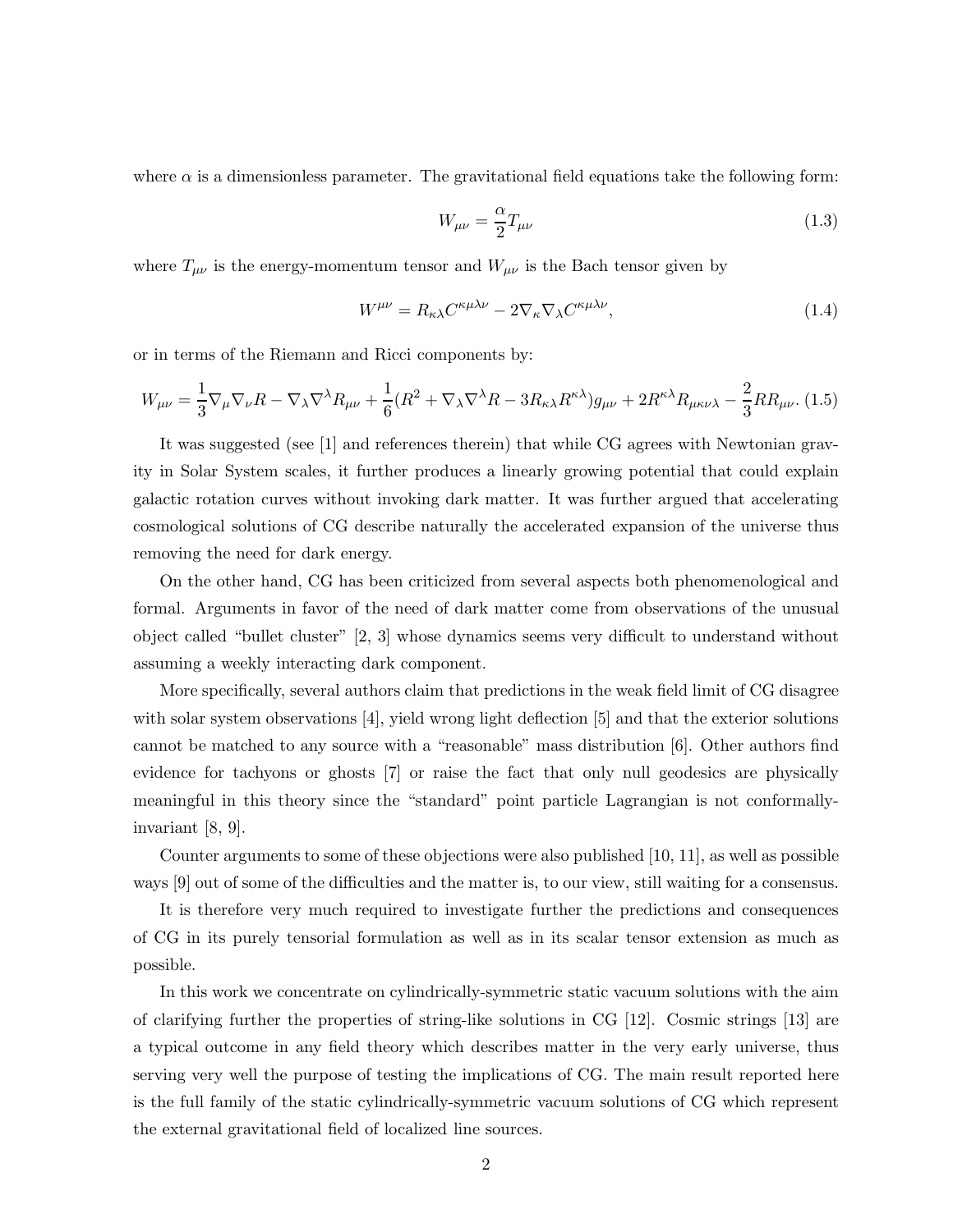### 2 Cylindrically-Symmetric Equations

The general static cylindrically symmetric line-element has the form:

$$
ds^{2} = B^{2}(r)dt^{2} - M^{2}(r)dr^{2} - L^{2}(r)d\varphi^{2} - K^{2}(r)dz^{2}
$$
\n(2.1)

In order to find solutions for this system, we have to fix the arbitrariness of the radial coordinate and the arbitrary rescaling of the metric due to the conformal symmetry. We will also limit our solutions to those exhibiting boost symmetry along the string direction  $(z)$ , as for ordinary cosmic strings, i.e.  $K(r) = B(r)$ . This leaves one independent metric component. So only one of the gravitational field equations (1.3) (with  $T^{\mu}_{\nu} = 0$ ) has to be solved. We may therefore choose to solve the lower order  $rr$  equation, i.e.  $W_r^r = 0$ .

Several special solutions are already known in explicit form. First of all, all the thin string (line source) solutions of GR with either a vanishing or non-vanishing cosmological constant [14] which solve for  $r > 0$ 

$$
R^{\mu}_{\nu} = \frac{\Lambda}{4} \delta^{\mu}_{\nu} \tag{2.2}
$$

satisfy also the CG vacuum equations  $W_{\mu\nu} = 0$ . This is obvious by direct substitution of (2.2) in Eq. (1.5).

One special member of the  $\Lambda < 0$  family is the AdS soliton [15] (see also [16, 17, 18]) which is a cylindrically-symmetric regular solution of the same equation (2.2) and is therefore distinct from AdS (anti-de Sitter) space. More recently, we have discovered two families of very simple exact solutions [12] during a mainly numerical study of cylindrical solutions of the Abelian Higgs model coupled to CG. However, we were unable to integrate the equations analytically at the time.

Here we present a reduction of the vacuum equations for static cylindrically-symmetric solutions to a single first order non-linear equation which may be solved by a straightforward quadrature.

We have therefore first to complete the gauge fixing. Since we would like it to be consistent with the symmetric vacuum solutions [i.e. (A)dS spaces] and with the AdS soliton, it should respect the asymptotic condition

$$
R^{\mu}_{\nu} \to \frac{\kappa}{4} \delta^{\mu}_{\nu} \quad \text{for } r \to \infty \tag{2.3}
$$

where  $\kappa$  is a real parameter. Note however, that a constant Ricci scalar is not a "gauge invariant" concept in CG; it is only a matter of convenience which can be obtained by a proper gauge choice. The corresponding invariant condition is that the Weyl tensor will vanish asymptotically, that is spacetime becomes conformally flat asymptotically. These restrictions will simplify considerably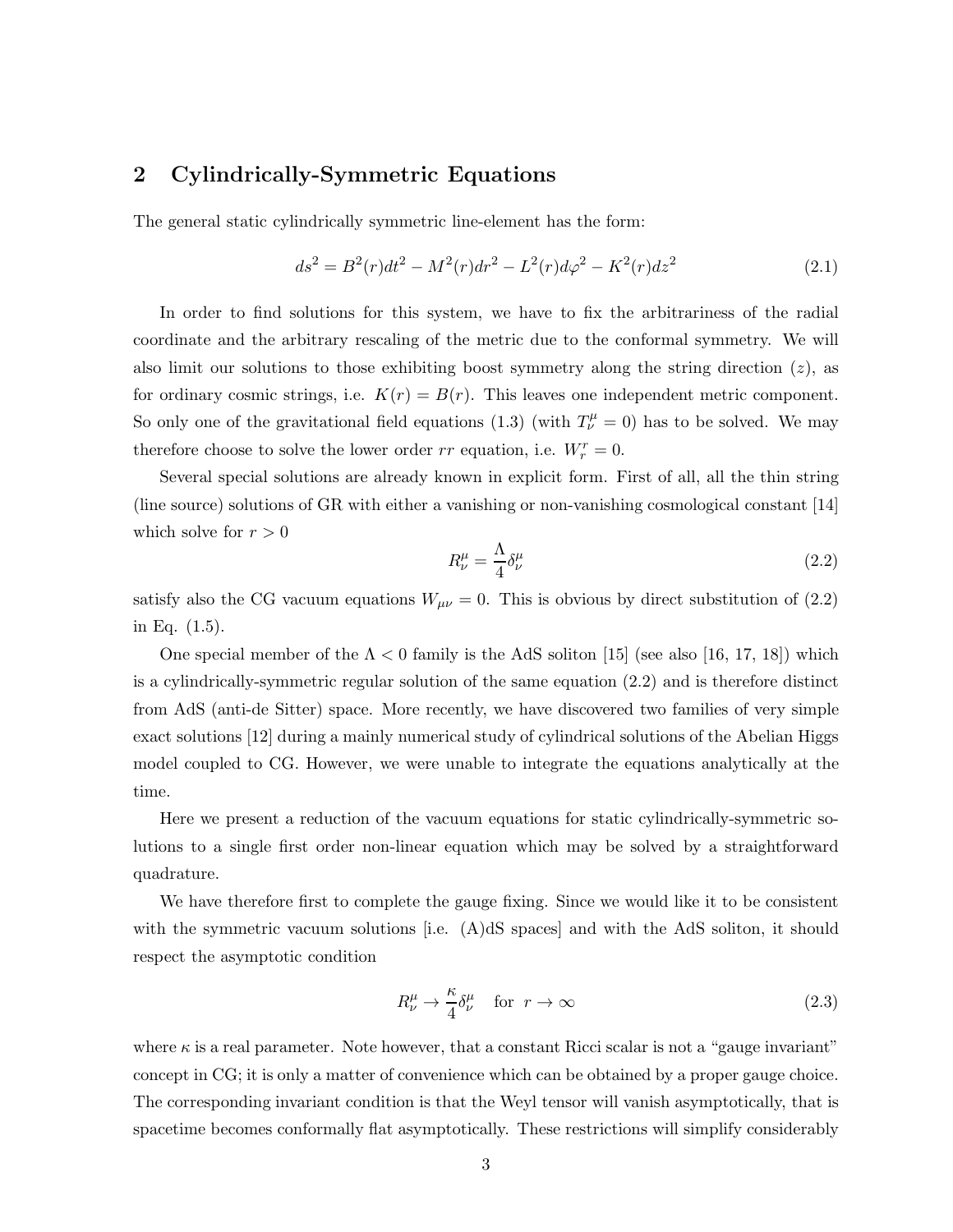the very cumbersome expressions of the components of the Bach tensor and will enable a clear physical picture.

The simplest gauge choice is  $B(r) = K(r) = M(r) = 1$  with  $L(r)$  as a single metric component. This choice may be obtained directly from Eq. (2.1) by a suitable conformal transformation combined with a redefinition of the radial coordinate. In this gauge  $R_0^0 = R_z^z = 0^{-1}$  so it cannot contain the well-known solutions with a cosmological constant of Eq. (2.2). The cylindrical version of the "Mannheim gauge"[1]  $M(r) = 1/B(r)$ ,  $L(r) = r$  with  $K(r) = B(r)$ , turns out to be complicated and the simplifications from spherical symmetry are not observed.

An alternative parametrization of the metric tensor which solves these difficulties is the following gauge choice

$$
M = 1 \, , \, L = \frac{dB}{dr} = B' \, , \, K(r) = B(r) \tag{2.4}
$$

where we also resort to dimensionless coordinates. This metric is equivalent to that of the "Mannheim gauge", but has the advantage that it leads to autonomous equations which we can solve by quadrature.

Note however, that this gauge excludes the "flat"  $\Lambda = 0$  solutions. Conformally flat solutions are of course still allowed.

In this gauge the components of Ricci tensor and scalar take the form

$$
R_0^0 = R_z^z = -\left(\frac{B'}{B}\right)^2 - 2\frac{B''}{B}, \ R_r^r = R_\varphi^\varphi = -\frac{B'''}{B'} - 2\frac{B''}{B}, \ R = -2\left[\left(\frac{B'}{B}\right)^2 + 4\frac{B''}{B} + \frac{B'''}{B'}\right] \tag{2.5}
$$

while the rest vanish.

Already at this stage we can obtain easily the constant Ricci solutions of Eq. (2.2). It is enough to solve the (00) equation which is readily integrated to give

$$
\frac{1}{2}(B')^2 + \frac{\Lambda}{24}B^2 - \frac{b}{B} = 0\tag{2.6}
$$

where  $b$  is the integration constant. This is a trivial "mechanical" equation whose solutions are easily obtained by inspection. We will discuss these solutions within the more general framework in the next section.

The non-zero components of the Weyl tensor are all proportional to a single quantity namely

$$
C^{0r}_{0r} = C^{0\varphi}_{0\varphi} = C^{rz}_{rz} = C^{\varphi z}_{\varphi z} = C/6 \ , \ C^{r\varphi}_{r\varphi} = C^{0z}_{0z} = -C/3 \tag{2.7}
$$

where

$$
\mathcal{C} = \frac{B'''}{B'} - 2\frac{B''}{B} + \left(\frac{B'}{B}\right)^2,\tag{2.8}
$$

<sup>&</sup>lt;sup>1</sup>see the discussion about the metric  $\hat{g}_{\mu\nu} = diag(1, -1, -H^2, -1)$  at the end of this section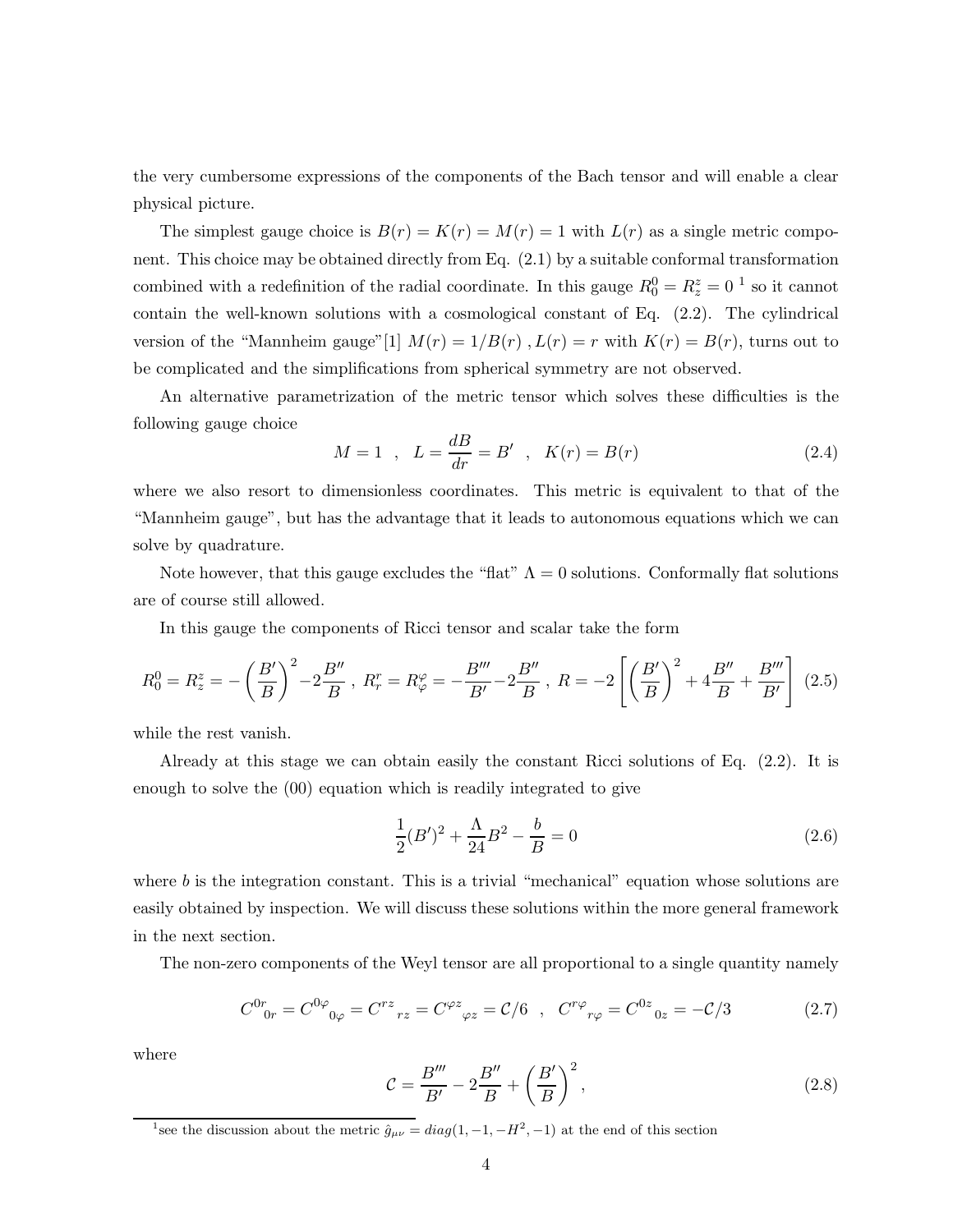and its square is given simply by  $C_{\kappa\lambda\mu\nu}C^{\kappa\lambda\mu\nu} = 4\mathcal{C}^2/3$ .

the non-vanishing components of the Bach tensor are

$$
W_0^0 = W_z^z = \frac{B^{(5)}}{3B'} + \frac{2B^{(4)}}{3B} - \frac{B^{(4)}B''}{3B'^2} + \frac{B'''B''^2}{3B'^3} + \frac{2B'''B''}{3BB'} - \frac{2B''''B''}{3B^2} - \frac{2B'''B''}{3B^2} - \frac{4B''^2}{3B^2} + \frac{4B'^2B''}{3B^3} - \frac{B'^4}{3B^4}
$$
(2.9)

$$
W_r^r = \frac{2B^{(4)}}{3B} - \frac{2B^{(4)}B''}{3B'^2} + \frac{2B'''B''^2}{3B'^3} - \frac{2B''''B''}{BB'} + \frac{2B''''B'}{3B^2} + \frac{B'''^2}{3B'^2} + \frac{4B''^2}{3B^2} - \frac{4B'^2B''}{3B^3} + \frac{B'^4}{3B^4}
$$
(2.10)

while the fourth one,  $W_{\varphi}^{\varphi}$  can be obtained immediately from the identity  $W_{\mu}^{\mu} = 0$ .

Using an exponential transformation  $B = e^{\beta}$  simplifies the expressions a little.  $W_r^r$  and the "Weyl tensor quantity"  $\mathcal C$  which will be used in the following, become:

$$
W_r^r = -\beta''^2 + \frac{\beta^{(3)2}}{3\beta'^2} + \frac{2\beta^{(3)}\beta''^2}{3\beta'^3} - \frac{4\beta^{(3)}\beta''}{3\beta'} - \frac{2\beta^{(4)}\beta''}{3\beta'^2} , \qquad \mathcal{C} = \frac{\beta'''}{\beta'} + \beta''
$$
 (2.11)

An easy way to obtain  $W^{\nu}_{\mu}$  is to start with the line element  $ds^2 = B^2[dt^2 - d\varrho^2 - H^2d\varphi^2 - dz^2]$ whose Bach tensor is given by  $W^{\nu}_{\mu} = \hat{W}^{\nu}_{\mu}/B^4$  where  $\hat{W}^{\nu}_{\mu}$  is calculated from the metric  $\hat{g}_{\mu\nu} =$  $diag(1, -1, -H^2, -1)$ . The components  $\hat{W}^{\nu}_{\mu}$  are relatively easy to obtain since  $\hat{g}_{\mu\nu}$  has only one non-vanishing independent Riemann component:  $\hat{R}_{\varrho\varphi\varrho\varphi} = -Hd^2H/d\varrho^2$ . We thus get

$$
\hat{W}_0^0 = \hat{W}_z^z = \frac{1}{3} \left[ \frac{H''''}{H} - \frac{H'H'''}{H^2} - 2\left(\frac{H''}{H}\right)^2 + \frac{H'^2H''}{H^3} \right] ,
$$
\n
$$
\hat{W}_\varrho^{\varrho} = \frac{1}{3} \left[ -2\frac{H'H'''}{H^2} + \left(\frac{H''}{H}\right)^2 + 2\frac{H'^2H''}{H^3} \right] , \qquad \qquad' = \frac{d}{d\varrho}
$$
\n(2.12)

while  $\hat{W}_{\varphi}^{\varphi}$  can be obtained from  $W_{\mu}^{\mu} = 0$ . A further coordinate transformation  $Bd\varrho = dr$ together with  $H = d\beta/dr$  yields after lengthy calculations the above components of the Bach tensor of Eqs. (2.9)-(2.10). As a check we have verified that these components satisfy a covariant conservation law,  $\nabla_{\mu}W^{\mu}_{\nu}=0$  which in the present case reduces to the single equation

$$
BB'(W_r^r)' + 2(BB'' + B'^2)W_r^r + 2(BB'' - B'^2)W_0^0 = 0.
$$
\n(2.13)

We also calculated  $W_{\varphi}^{\varphi}$  explicitly and verified that indeed  $W_{\mu}^{\mu} = 0$ .

### 3 String-Like Solutions

Solving the equations becomes possible thanks to the following identity

$$
W_r^r = -\frac{2}{3} \frac{e^{-3\beta/2}}{\beta'} \left[ \beta'' \left( e^{3\beta/2} \left( \beta'' + \frac{\beta'''}{\beta'} \right) \right)' - \frac{1}{2} \beta''' e^{3\beta/2} \left( \beta'' + \frac{\beta'''}{\beta'} \right) \right]
$$
(3.1)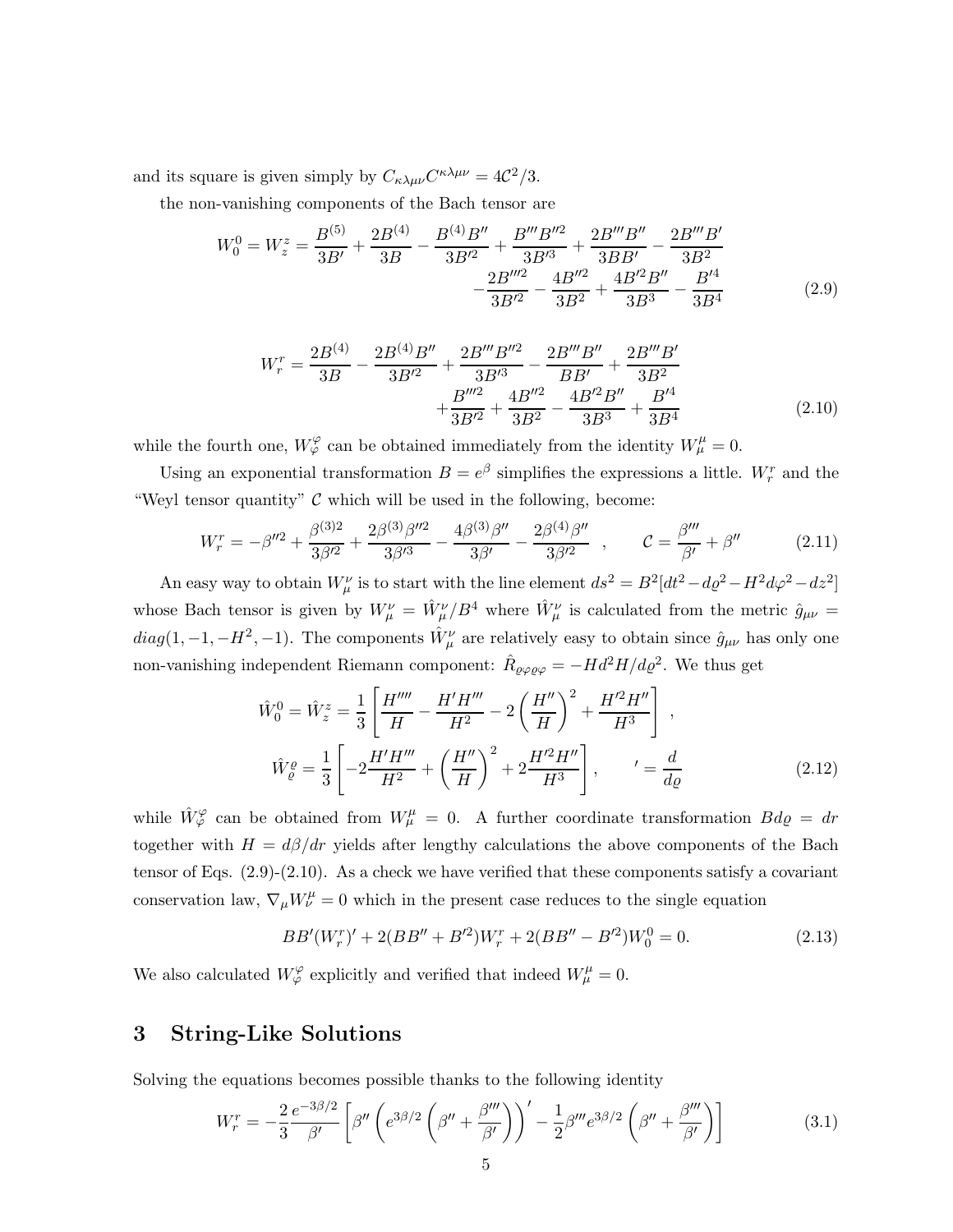which may be written as a total derivative in the following form:

$$
W_r^r = -\frac{2\epsilon}{3} \frac{(\epsilon \beta'')^{3/2} e^{-3\beta/2}}{\beta'} \left[ \frac{e^{3\beta/2}}{\sqrt{\epsilon \beta''}} \left( \beta'' + \frac{\beta'''}{\beta'} \right) \right]' = \frac{4}{3} \frac{(\epsilon \beta'')^{3/2} e^{-3\beta/2}}{\beta'} \left[ \frac{\left( \sqrt{\epsilon e^{\beta} \beta''} \right)'}{(\epsilon^{-\beta})'} \right]'
$$
(3.2)

where  $\epsilon = \pm 1$  according to whether  $\beta''$  is positive or negative. The motivation to look for such identities comes from the fact that the components of Bach tensor may be expressed in terms of the Weyl tensor as in Eq. (1.4). Although it may seem simpler to get solutions in other gauges like the Mannheim gauge or in terms of the metric component  $H(r)$  defined above, we were able to integrate the equations in terms of  $B(r)$  (or  $\beta(r)$ ) only.

Solving now the equation  $W_r^r = 0$  is straightforward and quite simple. We will use both  $\beta$ and B alternatively according to convenience. The first kind of solutions satisfies  $\beta'' = 0$  which is solved by

$$
B(r) = B_0 e^{kr} \tag{3.3}
$$

where k may be either positive or negative.

The only other possibility is that the ratio  $(\sqrt{\epsilon e^{\beta} \beta''})' / (e^{-\beta})'$  in the second factor of (3.2) is a constant, say  $c$ , so we obtain after two integrations the following "mechanical" equation

$$
\frac{1}{2}(\beta')^2 + \frac{\epsilon}{3c}(a + ce^{-\beta})^3 = E \ , \ c \neq 0 \ ; \quad \frac{1}{2}(\beta')^2 + \epsilon a^2 e^{-\beta} = E \ , \ c = 0 \tag{3.4}
$$

where a and E are integration constants. Note that the special case  $c = 0$  needs special care. A special family of solutions of this case is the above (3.3). Others will be considered later. Actually, it is easy to see from Eqs  $(2.11)$  and  $(3.2)$  that  $c = 0$  corresponds to conformally flat solutions with vanishing Weyl tensor.

We therefore define an "effective potential"  $V_{eff}(\beta)$  which satisfies  $(\beta')^2/2 + V_{eff}(\beta) = E$ :

$$
V_{eff}(\beta) = \begin{cases} \frac{\epsilon}{3c}(a + ce^{-\beta})^3 & , c \neq 0\\ \epsilon a^2 e^{-\beta} & , c = 0. \end{cases}
$$
 (3.5)

Fig. 1 presents the general behavior of  $V_{eff}(\beta)$  for  $\epsilon = +1$ . The curves for  $\epsilon = -1$  are just the same taken "upside-down". In terms of the metric function  $B$  the equation becomes  $(B')^{2}/2 + V_{eff}(B) = 0$  where now

$$
V_{eff}(B) = \begin{cases} \left(\frac{\epsilon a^3}{3c} - E\right)B^2 + \epsilon a^2 B + \frac{\epsilon c^2}{3B} + \epsilon ac & , c \neq 0\\ \epsilon a^2 B - E B^2 & , c = 0. \end{cases}
$$
(3.6)

The solutions may be expressed directly in terms of the metric function B, but part of the presentation is clearer in terms of  $\beta$ . So we will use both forms of solutions

$$
r(B) = \int dB / \sqrt{-2V_{eff}(B)} \quad ; \quad r(\beta) = \int d\beta / \sqrt{2(E - V_{eff}(\beta))}
$$
(3.7)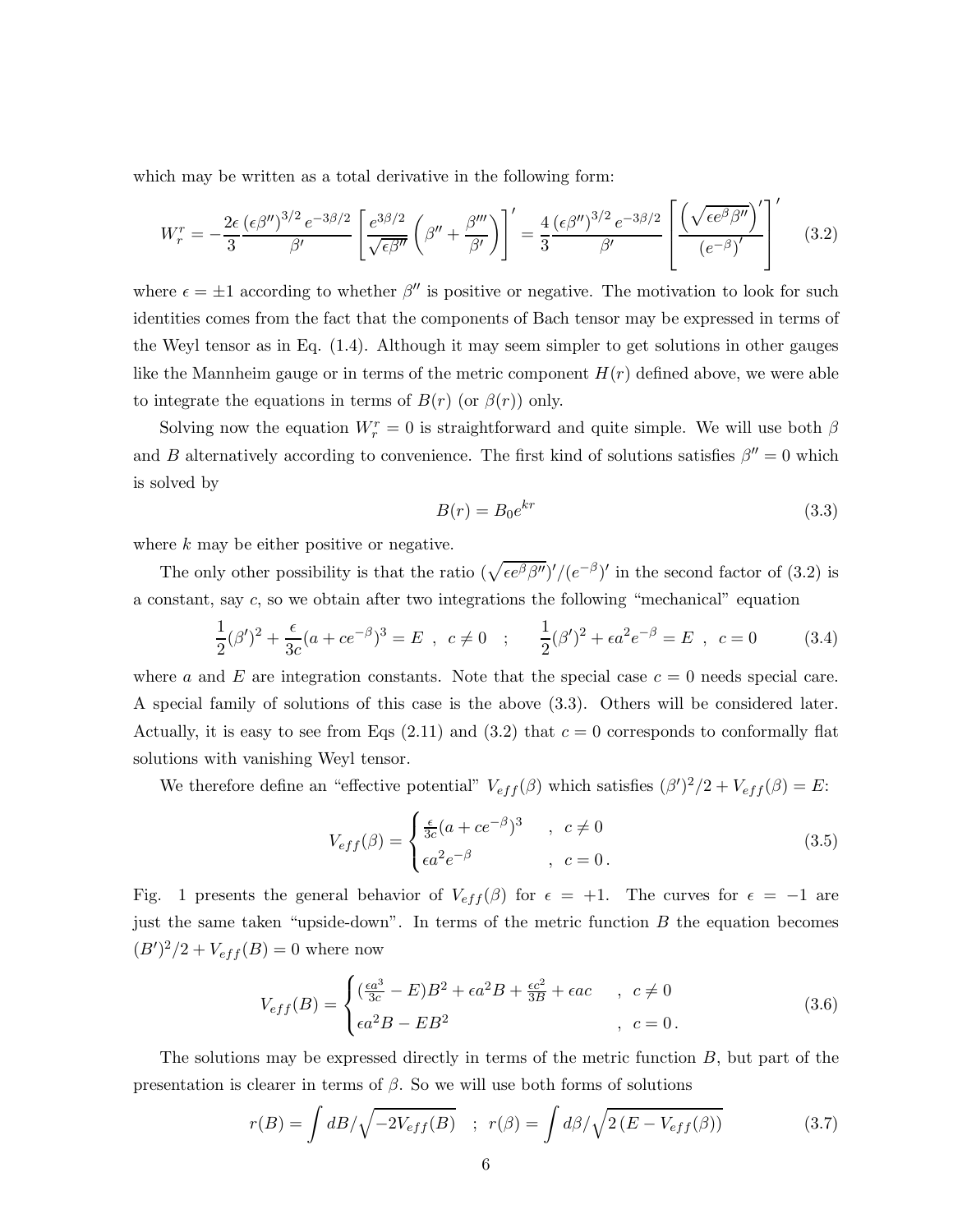

Figure 1: The effective potential  $V_{eff}(\beta)$  for  $\epsilon = 1, c = 1$  and  $a = -1.25, -1, -0.75, -0.5, 0, 0.75$ . In order to identify the curves, note that the asymptotic value of  $V_{eff}(\beta)$  increases with  $a/c$  for  $\epsilon = 1$ .

where the integration limits are determined by the boundary conditions.

By inspection of the potential function one can conclude that there are 3 distinct types of solutions: one for  $\epsilon = +1$  and two for  $\epsilon = -1$ . It is easy to see that for  $\epsilon = +1$  there are solutions only for values of E obeying  $E > a^3/3c$  (or  $E > 0$  for  $c = 0$ ). The effective potential  $V_{eff}(\beta)$ decreases monotonically with  $\beta$  and the solutions have a finite minimal value unless  $c = 0$ . On the other hand, for  $\epsilon = -1$ , E can have any real value. This case splits therefore according to whether E is above or below the maximal value of the effective potential  $V_{eff}(\beta)$  which is  $-a^3/3c$  (or 0). If  $E < -a^3/3c$ ,  $\beta$  or B is bounded from above. If  $E \ge -a^3/3c$ , the solutions can have the whole range  $0 \leq B < \infty$ . For future use we define the "energy excess" parameter  $\zeta$  by  $3E/c^2 = \zeta^3 + \epsilon (a/c)^3$ .

It is possible to express the solutions in terms of hyperelliptic integrals, but since the effective potential is monotonic, the possible behaviors of the solutions are limited so it is enough to introduce the following two kinds of real functions:

$$
\Upsilon_1^{(+)}(\alpha, u) = \int_1^u \frac{dt}{t\sqrt{(\alpha+1)^3 - (\alpha+1/t)^3}}, \quad u \ge 1
$$
\n(3.8)

$$
\Upsilon_1^{(-)}(\alpha, u) = \int_u^1 \frac{dt}{t\sqrt{(\alpha + 1/t)^3 - (\alpha + 1)^3}} \quad , \quad 0 \le u \le 1 \tag{3.9}
$$

and

$$
\Upsilon_2^{(+)}(\gamma, u) = \int_0^u \frac{dt}{t\sqrt{(\gamma + 1/t)^3 - \gamma^3 + 1}} \quad , \ u \ge 0 \tag{3.10}
$$

$$
\Upsilon_2^{(-)}(\gamma, u) = \int_0^u \frac{dt}{t\sqrt{(\gamma + 1/t)^3 - \gamma^3 - 1}} \quad , \quad 0 \le u \le u_{max} \tag{3.11}
$$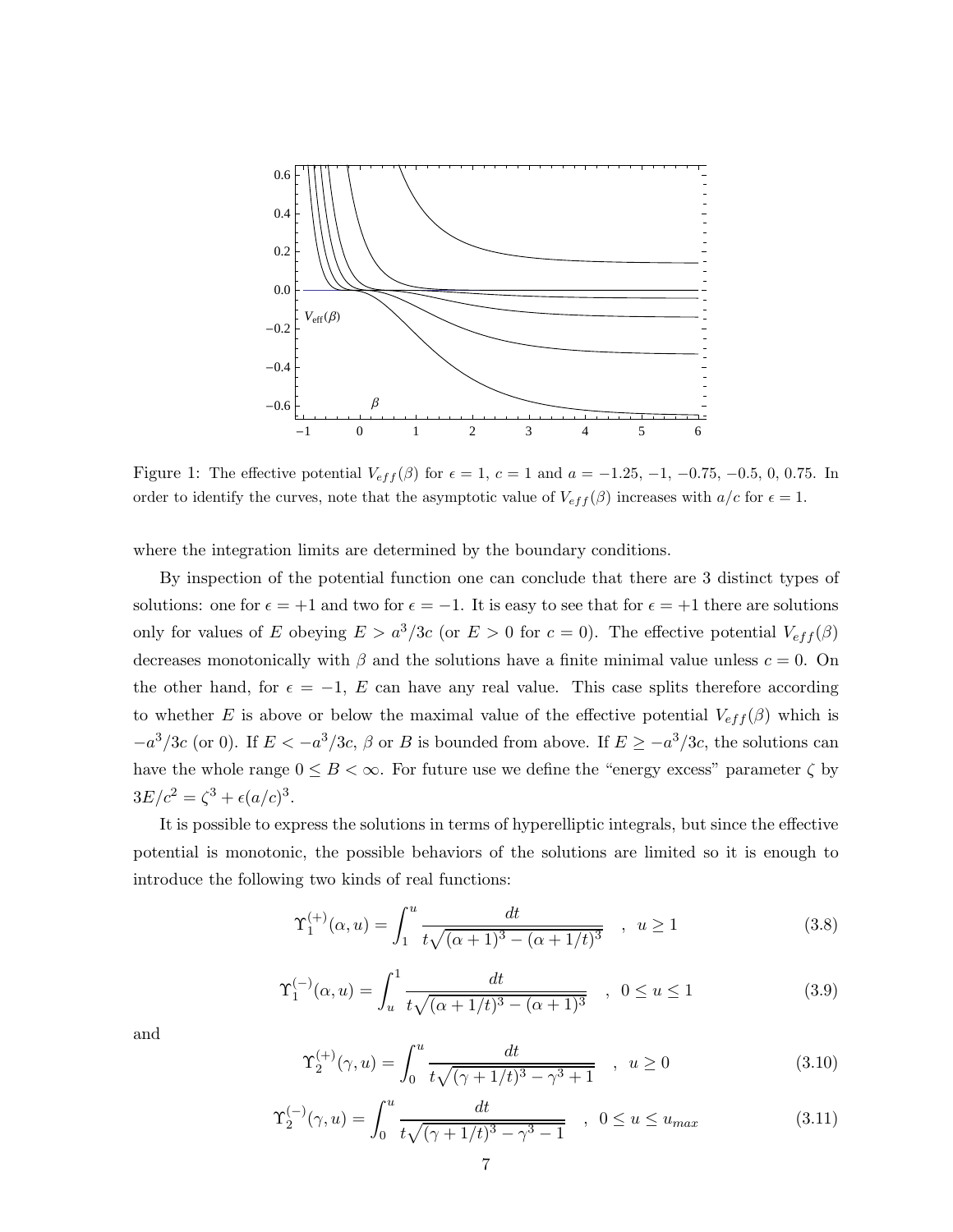

Figure 2: Plots of the  $\Upsilon$ -functions: (a)  $\Upsilon_1^{(\pm)}(\alpha, u)$ ; the  $(+, -)$  correspond to  $u \geq 1$ ,  $u \leq 1$  respectively. (b)  $\Upsilon_2^{(\pm)}(\gamma, u)$ .

where  $u_{max}$  is the solution of  $(\gamma + 1/u)^3 = \gamma^3 + 1$ , that is:

$$
u_{max} = \frac{1}{\sqrt[3]{1 + \gamma^3} - \gamma} \tag{3.12}
$$

with the cube root  $\sqrt[3]{x}$  means  $-|x|^{1/3}$  for  $x < 0$ .

Figure 2 shows the typical behavior of the Υ-functions. Note that there are only three independent  $\Upsilon$ -functions:  $\Upsilon_1^{(-)}(\alpha, u)$  and  $\Upsilon_2^{(-)}(\gamma, u)$  are actually the same up to simple rescaling and translation:

$$
\Upsilon_1^{(-)}(\alpha,0) - \Upsilon_1^{(-)}(\alpha,u) = \frac{1}{\zeta_0^{3/2}} \Upsilon_2^{(-)}(\frac{\alpha}{\zeta_0},\zeta_0 u) ; \ \zeta_0(\alpha) = (1 + 3\alpha + 3\alpha^2)^{1/3}
$$
(3.13)

In the special cases  $\alpha = 0$  and  $\gamma = 0$  (which correspond to  $a = 0$ ) the Y-functions get the elementary forms:

$$
\begin{aligned}\n\Upsilon_1^{(+)}(0, u) &= \frac{2}{3} \cosh^{-1}(u^{3/2}), \quad \Upsilon_1^{(-)}(0, u) = \frac{2}{3} \cos^{-1}(u^{3/2}) \\
\Upsilon_2^{(+)}(0, u) &= \frac{2}{3} \sinh^{-1}(u^{3/2}), \quad \Upsilon_2^{(-)}(0, u) = \frac{2}{3} \sin^{-1}(u^{3/2}).\n\end{aligned} \tag{3.14}
$$

These correspond to the constant Ricci solutions that were mentioned in the previous section following Eq.  $(2.6)$ . The fact that  $a = 0$  corresponds to constant Ricci solutions can be also inferred by noticing that in this case the potential function  $V_{eff}(B)$  of Eq. (3.6) reduces to that in Eq. (2.6).

Two of the three kinds of the solutions of Eq.  $(3.4)$  can be expressed in terms of the  $\Upsilon_1$ functions as

$$
\sqrt{\frac{2}{3}} \frac{|c|}{B_0^3} (r - r_0) = \Upsilon_1^{(\pm)} \left(\frac{a}{c} B_0, \frac{B}{B_0}\right) \tag{3.15}
$$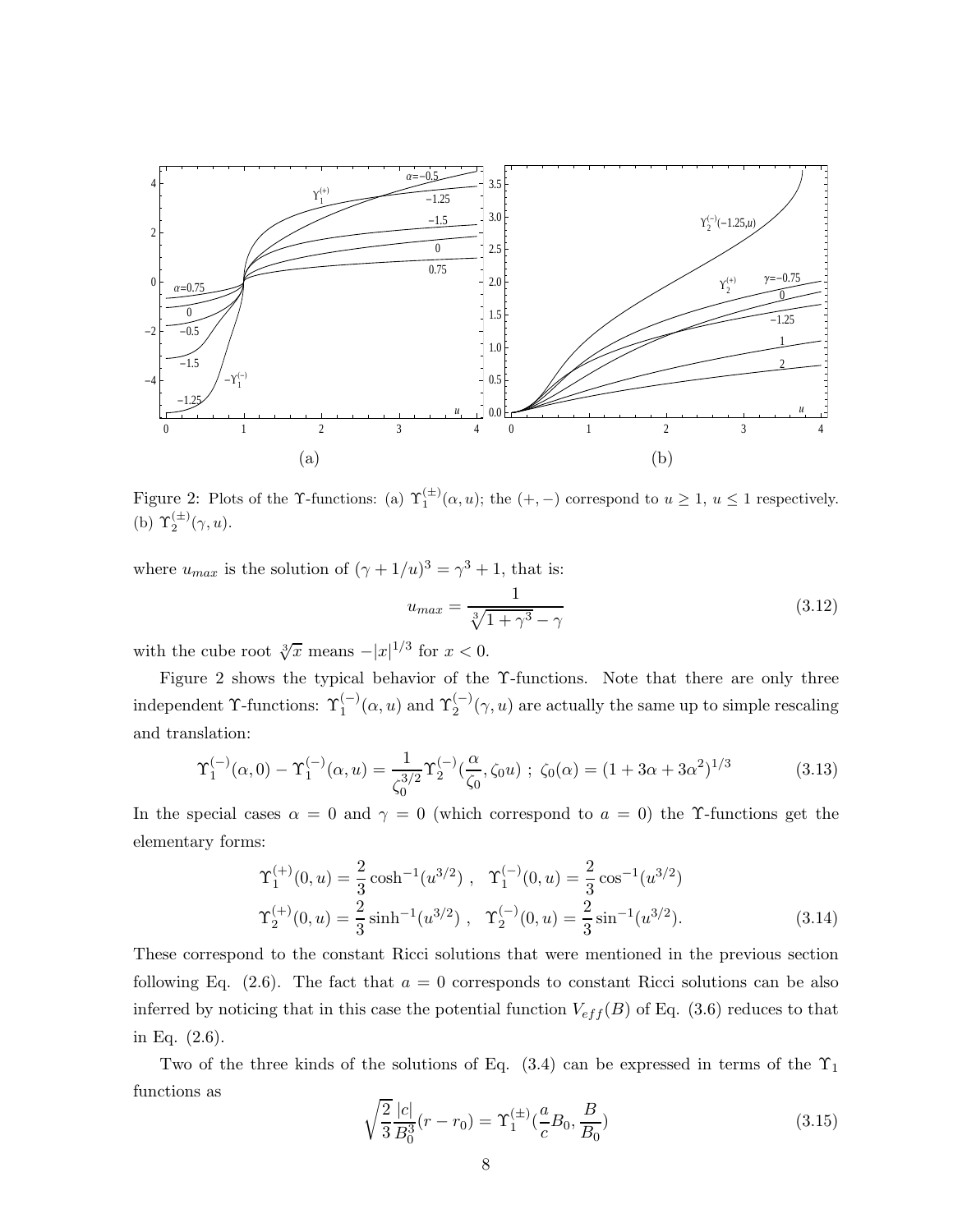

Figure 3: Typical solutions for  $\epsilon = 1$ . Remember that  $L = B'$ . The other parameters are  $c = 1$  and  $a = -1.25, -0.75, -0.5, 0, 0.25, 0.75.$  Note the non-monotonic dependence of the  $\beta$ -slope on a.

where the  $\pm$  corresponds to the  $\epsilon$  value. The  $\epsilon = +1$  solutions are open with a minimum at  $B = B_0$  while the  $\epsilon = -1$  ones are closed (that is bounded from above) for  $E < -a^3/3c$ . Note that in this case  $B(r)$  can be extended by "reflection" with respect to the  $r = r_0$  line, but  $L(r) = B'$  which vanishes there, reduces the domain of the solutions such that  $B(r)$  is monotonic. We will not elaborate on this kind of solutions further.



Figure 4: (a) The Ricci components  $R_0^0$  (solid) and  $R_r^r$  (dashed). (b) The Weyl tensor component  $C$ . All plots for  $\epsilon = 1$ ,  $c = 1$  and  $a = -1.25, -0.75, -0.5, 0$ . These are 4 of the solutions shown in Fig. 3. The curves for the other two cases are similar, but have much more negative Ricci components.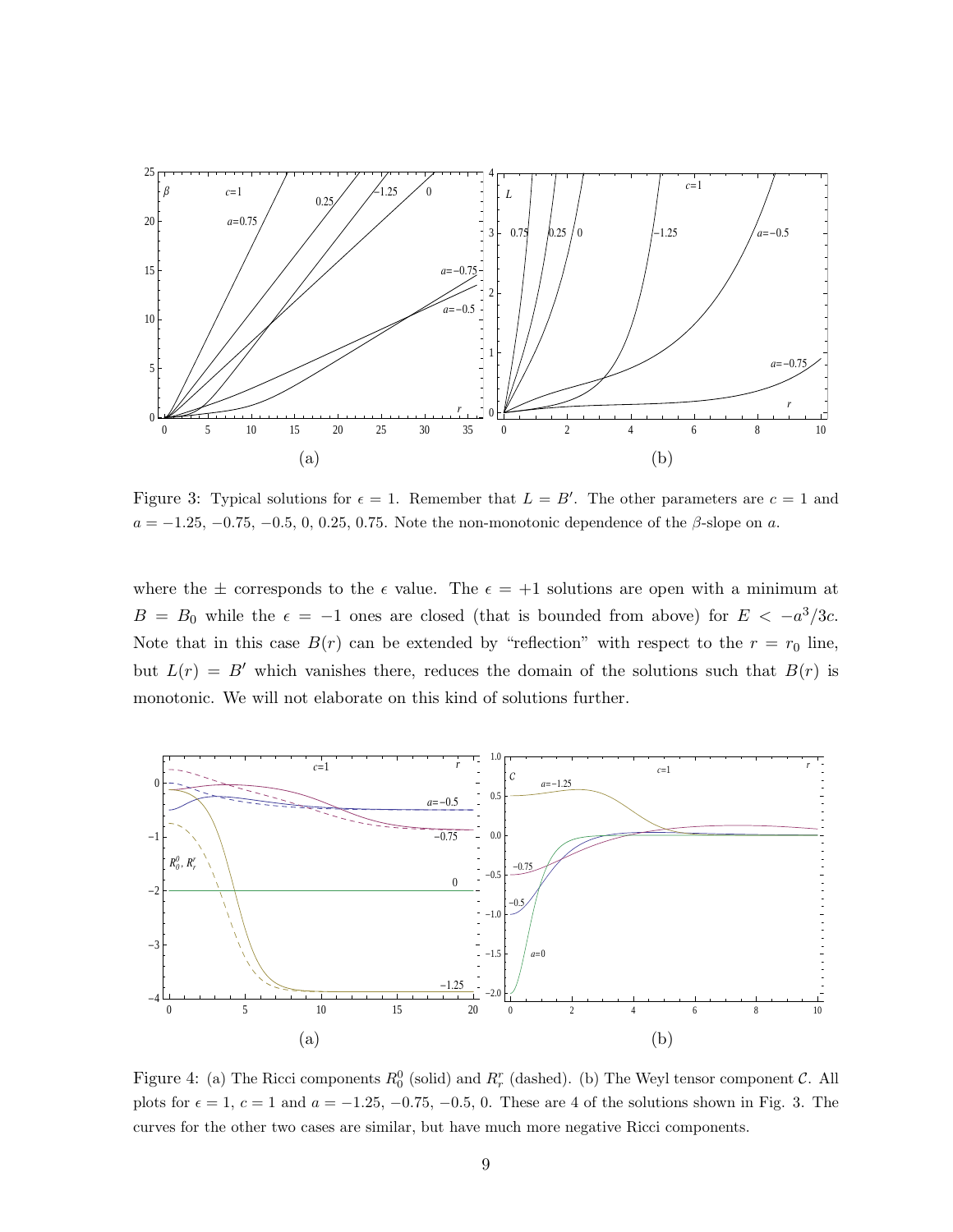Fig. 3 shows typical solutions for  $\epsilon = 1$  with the boundary condition  $B(0) = 1$  and  $B'(0) = 1$ 0. The components of the corresponding Ricci tensor are presented in Fig. 4. They are all compatible with the asymptotic condition (2.3) as should be the case. Indeed, it is easy to find from (2.5) that

$$
\kappa = -8c^2 \zeta^3 \tag{3.16}
$$

where  $\zeta$  is the "energy excess" parameter defined above. Since  $\zeta^3 > 0$  for the open solutions, all of them are asymptotically "negatively curved" (that is  $\kappa < 0$ ).

A special member of this family is the AdS soliton which corresponds to  $a = 0$  and has constant Ricci components, as it solves Eq.  $(2.2)$  or  $(2.6)$ . Note however, that unlike  $(A)dS$ space, it is not conformally flat, as is also obvious from the corresponding curve in Fig. 4b.

The third type of solutions is with  $\epsilon = -1$  and  $E \ge -a^3/3c$ , so they can have the whole range  $0 \leq B < \infty$ . It may be written simply using the energy excess parameter  $\zeta$  which is positive in this case too:

$$
\sqrt{\frac{2}{3}}|c|\zeta^{3/2}(r-r_0) = \Upsilon_2^{(+)}(\frac{a}{c\zeta}, \zeta B)
$$
\n(3.17)

Fig. 5 shows typical solutions of this kind where we choose  $B(0) = 0$ . Fig. 6 has the components of the corresponding Ricci tensor which shows a singularity on the axis. However, these solutions may still be physically relevant as exterior solutions of appropriate cylindricallysymmetric sources. We took the same values as in Fig. 3 for the parameters  $a$  and  $c$  as well as for the "energy excess"  $\zeta$ . We also chose to present  $\sinh^{-1}(B)$  instead of B in order to cover both the small B and large B regions. The exponential increase of  $B(r)$  away from the



Figure 5: Typical open solutions for  $\epsilon = -1$ . Remember that  $L = B'$ . The other parameters are  $c = 1$ and  $a = -1.25, -0.75, -0.5, 0, 0.25, 0.75$ . Note again the non-monotonic dependence of the slopes on a.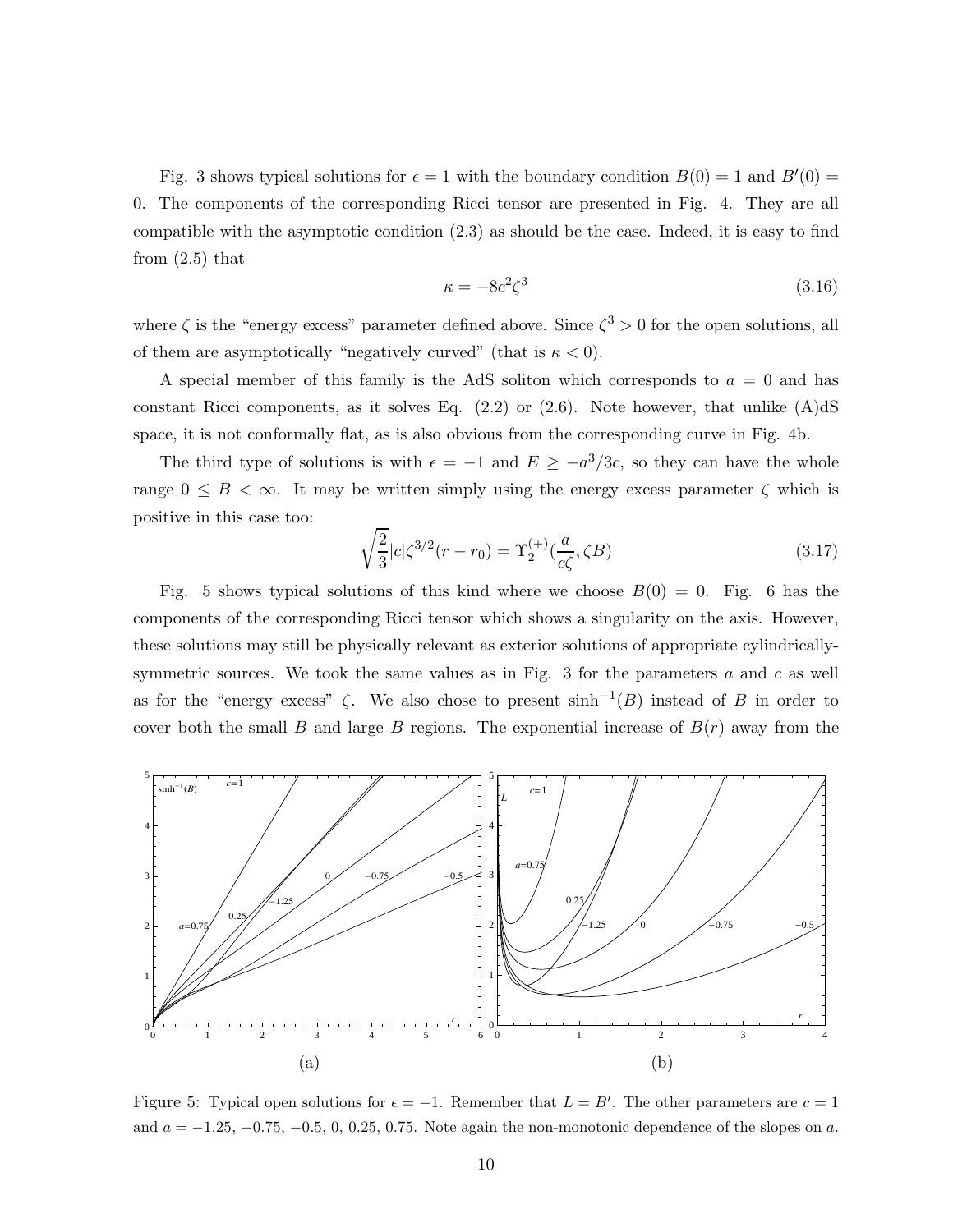

Figure 6: (a) The Ricci components  $R_0^0$  (solid) and  $R_r^r$  (dashed). (b) The Weyl tensor component  $C$ . All plots for  $\epsilon = -1$ ,  $c = 1$  and  $a = -1.25, -0.75, -0.5, 0, 0.25$ . These are 5 of the solutions shown in Fig. 5. The  $a = 0.75$  curves are similar to the  $a = 0.25$  ones, but have much more negative Ricci components.

axis is obvious. An exception from the generic exponential behavior is the minimal E-value for unbounded solutions which correspond to  $\zeta = 0$ . In this case the asymptotic behavior is  $B \sim r^2$ . The asymptotic behavior of the Ricci components is given again by (2.3) with (3.16) so in both cases  $\kappa < 0$ . The  $\zeta = 0$  solution is asymptotically Ricci flat.

Note that again the special case  $a = 0$  allows for explicit (constant Ricci) solutions in terms of elementary functions - see (3.14). For the "last unbounded trajectory", which corresponds to  $\zeta = 0$  (with  $\epsilon = -1$ ) we find  $B = [\sqrt{3/2}|c|(r - r_0)]^{2/3}$ . This solution is not only asymptotically Ricci flat, but has  $R_{\mu\nu} = 0$  identically and is actually the well-known "Kasner" string-like solution of ordinary GR. Another special case which requires anyhow a separate treatment is  $c = 0$ . In this case we can just integrate Eq. (3.7) directly to get the general solutions

$$
B = B_0 \cosh^2\left(\frac{|a|(r - r_0)}{\sqrt{2B_0}}\right), \quad \epsilon = 1
$$
\n
$$
B = B_0 \cos^2\left(\frac{|a|(r - r_0)}{\sqrt{2B_0}}\right), \quad \epsilon = -1, \quad E < 0
$$
\n
$$
(3.18)
$$

instead of (3.15), while instead of (3.17) we have

$$
B = \frac{a^2}{E} \sinh^2 \left(\sqrt{E/2} \ (r - r_0) \right) \ , \ \epsilon = -1 \ , \ E > 0 \tag{3.19}
$$

The special case  $E = 0$  can be obtained from the limit of this equation to give a behavior of

$$
B = a^2(r - r_0)^2/2 \ , \ \epsilon = -1 \ , \ E = 0 \tag{3.20}
$$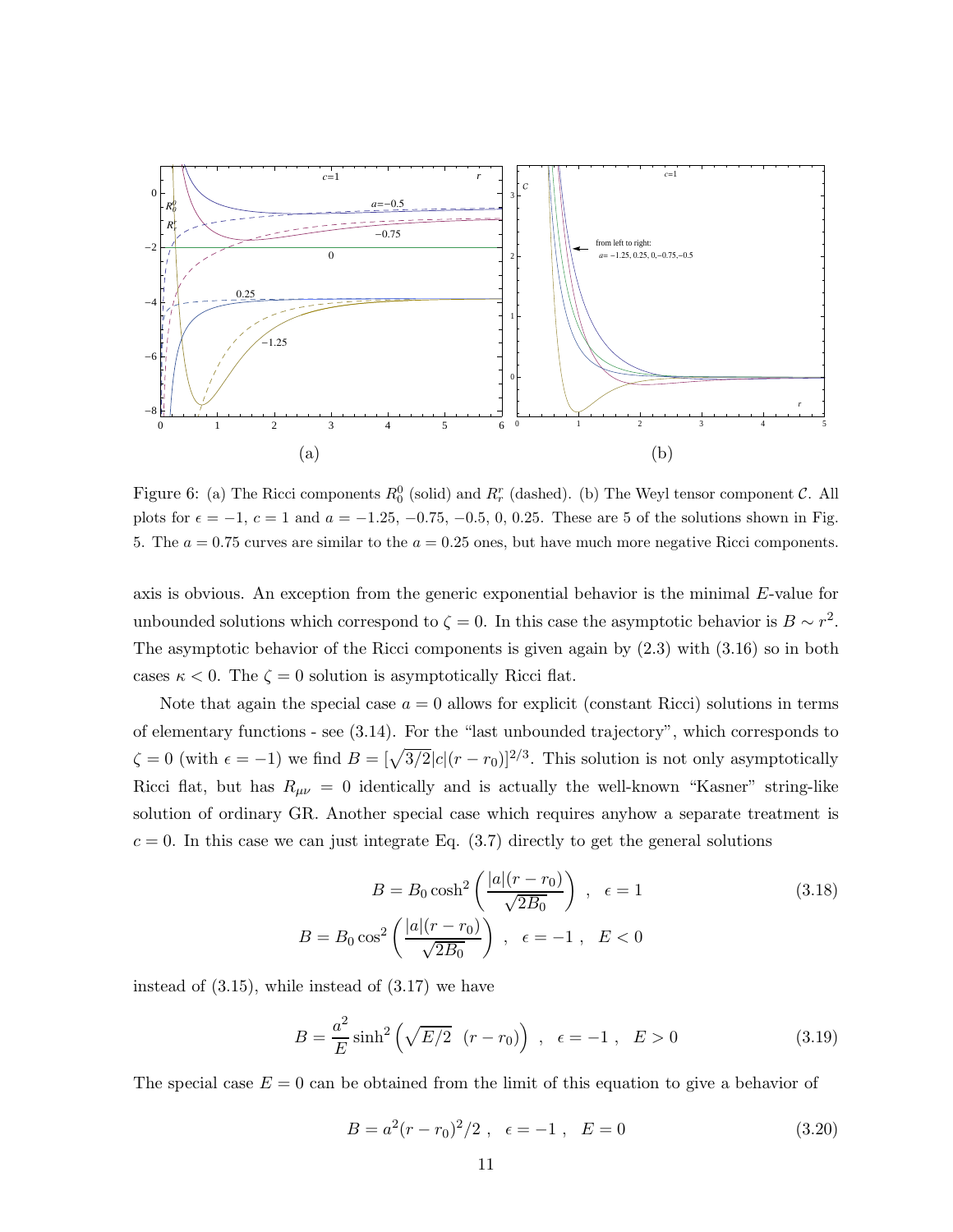This family is supplemented by the exponential solution (3.3) encountered already at the beginning.

All these  $c = 0$  solutions have non-trivial curvatures, but as mentioned above they are conformally flat. However, they are not trivial even within the framework of CG, since they are either conformal to Minkowski space-time with a conic angular deficit like (3.20), or to a certain region of it like the others. The solution (3.20) is therefore the analog in this gauge of CG to the conical string-like solution of GR.

Finally we note a possible generalization of this work to the scalar-tensor extension of CG which allows for a breakdown of the conformal symmetry. Some cylindrically-symmetric solutions of this kind were obtained numerically in a recent study [12], but considering the results presented in this section, it may turn out possible to obtain explicit exact solutions in the gauge where the scalar field is constant. The metric tensor will have now two independent components, but the second may be taken as a conformal factor (as in ref [7]) which will simplify the equations so that analytical treatment will be possible.

#### 4 Null Geodesics

We proceed here to examine further the nature of these solutions by studying their geodesics. The geodesic equations in the metric  $diag(B^2, -1, -L^2, -B^2)$  are easily integrated to give

$$
\dot{z} = k \ , \ L^2 \dot{\varphi} / B^2 = \ell \ , \ \dot{r}^2 + (k^2 - 1)B^2 + \ell^2 B^4 / L^2 = -\mu B^4 / \mathcal{E}^2 \tag{4.1}
$$

where the coordinates are functions of time t and  $k < 1$ ,  $\ell$  and  $\mathcal E$  are constants of the motion. The parameter  $\mu = 0, 1$  distinguishes between lightlike or timelike geodesics respectively. Since only null geodesics have an invariant meaning, we will concentrate on them.

One can analyze numerically the trajectories by the effective potential for the  $r$ -motion which satisfies  $\dot{r}^2/2 + U_{eff}(r) = 0$ . However, analytic treatment is possible if we "compromise" on a parametric representation of the solutions  $r(t)$  by  $(r(B), t(B))$ . We will not expect any trouble with that since we concentrate in the open solutions where  $B(r)$  is monotonic. The r-equation will be replaced by  $\dot{B}^2/2 + W_{eff}(B) = 0$  with

$$
W_{eff}(B) = \left[\frac{\ell^2}{2} + (1 - k^2) \left(\frac{\epsilon c^2 \alpha^3}{3} - E\right)\right] B^4 + \epsilon c^2 (1 - k^2) \left(\alpha^2 B^2 + \alpha B + \frac{1}{3}\right) B \tag{4.2}
$$

where  $\alpha = a/c$ . This is the potential for the general case with  $c \neq 0$ . The  $c = 0$  case needs as usual a special treatment and is given by (4.8) below. Actually, since there exist explicit solutions in this case one may obtain also  $U_{eff}(r)$  explicitly. It is straightforward to analyze the different trajectory types from  $W_{eff}(B)$  and especially its zeroes. The solutions may be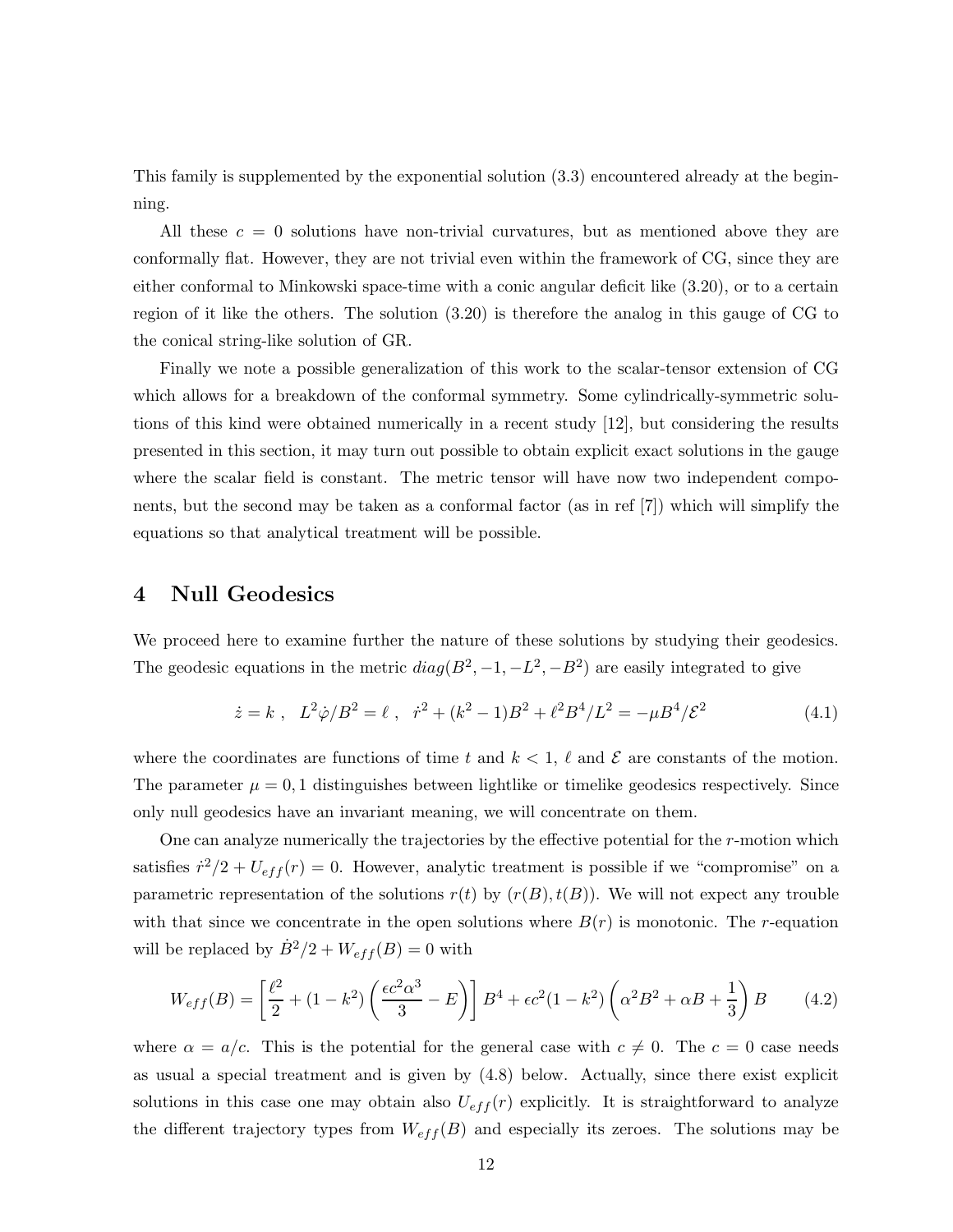bounded (in B or in r) where  $W_{eff}(B) < 0$  in a finite interval or unbounded (or open) if this interval extends to infinity. The process is simplified by noticing that  $W_{eff}(B)$  has only one zero in addition to the possible one at  $B = 0$ .

For  $\epsilon = 1$  all solutions are open, namely  $B_{min} \leq B \leq \infty$  where  $B_{min}$  depends on the constants of the motion k and  $\ell$  and on the other geometrical parameters a, c and E (see below). A necessary condition for solutions to exist (for  $\epsilon = 1$ ) is that the coefficient of the  $B^4$ term in  $W_{eff}(B)$  which is proportional (with the positive coefficient  $c^2(1-k^2)$ ) to

$$
\xi = \frac{3\ell^2}{2c^2(1-k^2)} - \frac{3E}{c^2} + \epsilon \alpha^3
$$
\n(4.3)

will be negative, otherwise there will be no zeroes of  $W_{eff}(B)$  for  $B \ge 1$  which is the domain of B in this case. This imposes an upper bound on the combination  $\ell^2/(1-k^2)$ :

$$
\frac{\ell^2}{1 - k^2} < 2\left(E - \frac{c^2 \alpha^3}{3}\right) \tag{4.4}
$$

For  $\epsilon = -1$  there are two cases: open solutions which now extend for  $0 \leq B < \infty$  occur if Eq. (4.4) is satisfied. In the complementary case we have bounded solutions for  $0 \leq B < B_{max}$  where  $B_{max}$  depends on the characteristic parameters.  $B_{max}$  and also  $B_{min}$  can be written together as

$$
B_{\min/\max} = \frac{\alpha^2}{\epsilon \xi} \left( -1 + \sqrt[3]{\epsilon \xi/\alpha^3 - 1} - \sqrt[3]{(\epsilon \xi/\alpha^3 - 1)^2} \right) \tag{4.5}
$$

with the corresponding value of  $\epsilon$ .



Figure 7: Effective potential (divided by  $(1 - k^2)/2$ ) curves for null geodesics in the two types of metrics with  $c = 1$  and  $a = -0.5$ . (a)  $\epsilon = 1$ ,  $\xi = -0.15$ ,  $-0.13$ ,  $-0.11$ ,  $-0.10$ ,  $-0.09$ ; (b)  $\epsilon = -1$ ,  $\xi = -0.2, 0, 0.07, 0.1, 0.15$ . In both cases the higher curves correspond to the larger values of  $\xi$ .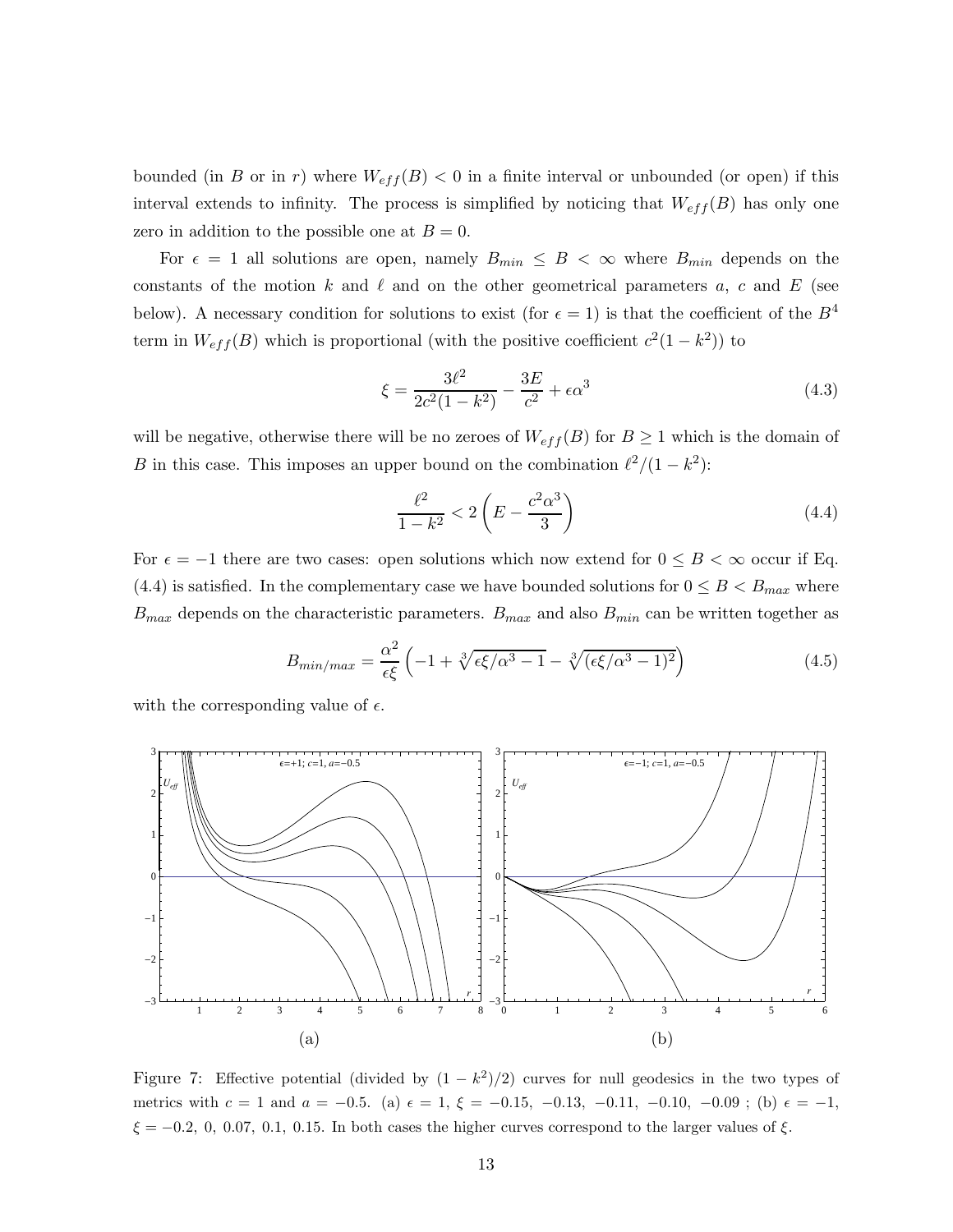Plots of  $U_{eff}(r)$  which present all these properties are shown in Fig 7. For  $\epsilon = 1$  only  $\xi < 0$ curves are shown since otherwise  $U_{eff}(r)$  is always positive and no solutions exist. Note that each curve in this figure corresponds to a single null geodesic (up to t-translation) defined by  $k$ and  $\ell$  since only vanishing "effective energy" is allowed.

In order to find out about the shape of the geodesics, one may solve for  $r(\varphi)$  or equivalently for the parametric representation  $(r(B), \varphi(B))$ . It turns out to be simpler to transform to  $v = 1/B$  where we find the following first order equation for light-like trajectories, or more accurately, their projection on the  $(r, \varphi)$  plane:

$$
\frac{1}{2}\left(\frac{dv}{d\varphi}\right)^2 + 2\left[1 - \frac{2(1-k^2)}{\ell^2}\left(E - \frac{\epsilon c^2}{3}(\alpha + v)^3\right)\right]\left(E - \frac{\epsilon c^2}{3}(\alpha + v)^3\right)^2 = 0\tag{4.6}
$$

The projections of some typical trajectories appear in Figs. 8-9. They demonstrate explicitly the features obtained from the general discussion above. The  $\epsilon = 1$  solutions are all open with a "periastron" chosen to be always at  $\varphi = 0$ . Several windings are possible according to the values of the parameters. The  $\epsilon = -1$  solutions may be either open with  $0 \le r < \infty$ , or bounded with  $0 \leq r \leq r_{max}$ . Again, several windings are possible.

Finally we discuss shortly some special cases. The first is  $a = 0$ . Generally null geodesics in this case are just slightly different from the adjacent solutions except when also  $\xi = 0$  for  $\epsilon = -1$ . This is the only case when  $U_{eff}(r)$  vanishes asymptotically to allow open geodesics with  $\dot{r}(t) \rightarrow 0$ as  $t \to \infty$ . The resulting orbits are spirals which become denser as r increases. Actually, the effective potential  $U_{eff}(r)$  can be written explicitly in terms of elementary functions, and the



Figure 8: Projection in the  $(r, \varphi)$  plane of null trajectories with  $\epsilon = +1, c = 1, a = -0.5$ . (a) Solutions with  $\xi$ -values from  $\xi = -0.07$  to  $\xi = -0.01$  in even steps; (b) Three more winding solutions with  $\xi = -0.11, -0.10, -0.09.$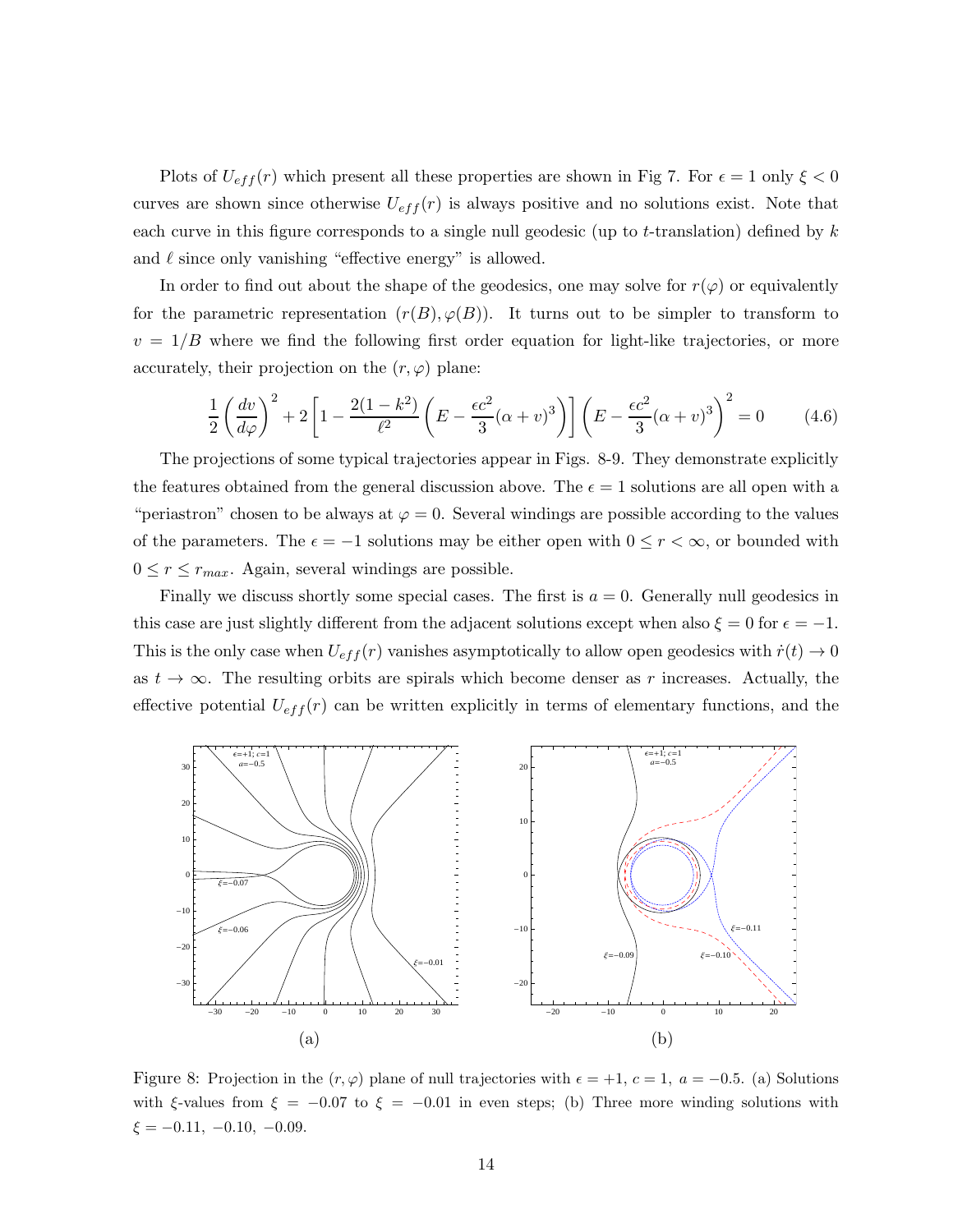

Figure 9: Projection in the  $(r, \varphi)$  plane of null trajectories with  $\epsilon = -1$ ,  $c = 1$ ,  $a = -0.5$ . (a) Open solutions with  $\xi$ -values from  $\xi = -0.2$  to  $\xi = 0$  in even steps; (b) Bounded solutions with  $\xi$ -values from  $\xi = 0.2$  to  $\xi = 1$  in even steps.

typical null geodesics with  $r(0) = 0$  and  $\varphi(0) = 0$  are

$$
r(t) = \sqrt{\frac{2}{3}} \frac{1}{c} \sinh^{-1}(\bar{t}^3) , \quad \varphi(t) = \frac{3\ell}{2c^3} \sqrt{\frac{6}{1-k^2}} \left[ \bar{t} - \frac{1}{6} \left( \tan^{-1}(2\bar{t} - \sqrt{3}) + \tan^{-1}(2\bar{t} + \sqrt{3}) \right) - \frac{1}{3} \tan^{-1}\bar{t} + \sqrt{3} \log \left( \frac{\bar{t}^2 - \sqrt{3}\bar{t} + 1}{\bar{t}^2 + \sqrt{3}\bar{t} + 1} \right) \right]
$$
(4.7)

where  $\bar{t} = \sqrt{(1 - k^2)/6} \, ct$ .

The case  $c = 0$  also allows to obtain explicit expressions for  $U_{eff}(r)$ , but it is easier to solve for  $B(t)$  using the effective potential of Eq. (4.2) which now simplifies to

$$
W_{eff}^{(c=0)}(B) = \left(\frac{\ell^2}{2} - (1 - k^2)E\right)B^4 + \epsilon(1 - k^2)a^2B^3\tag{4.8}
$$

The transformation  $v = 1/B$  gives a mechanical equation with a linear potential which gives easily the following solutions in the various cases. Two of them can be written as

$$
\frac{1}{B} = -\frac{\epsilon (1 - k^2) a^2 t^2}{2} + \frac{\epsilon}{a^2} \left( E - \frac{\ell^2}{2(1 - k^2)} \right)
$$
(4.9)

where we chose  $t = 0$  to be the time which corresponds to the minimal or maximal radial distances for  $\epsilon = 1$  or  $\epsilon = -1$  respectively. For  $\epsilon = 1$ , t should be further restricted such that  $1/B$  is non-negative. Note that the relative sizes of the two quantities in the bracket of the second term are such that it is always positive. The third kind of geodesics which have  $0 < B < \infty$  exist only for  $\epsilon = -1$  and are given by

$$
\frac{1}{B} = \frac{(1 - k^2)a^2t^2}{2} + \sqrt{2(1 - k^2)E - \ell^2} t \tag{4.10}
$$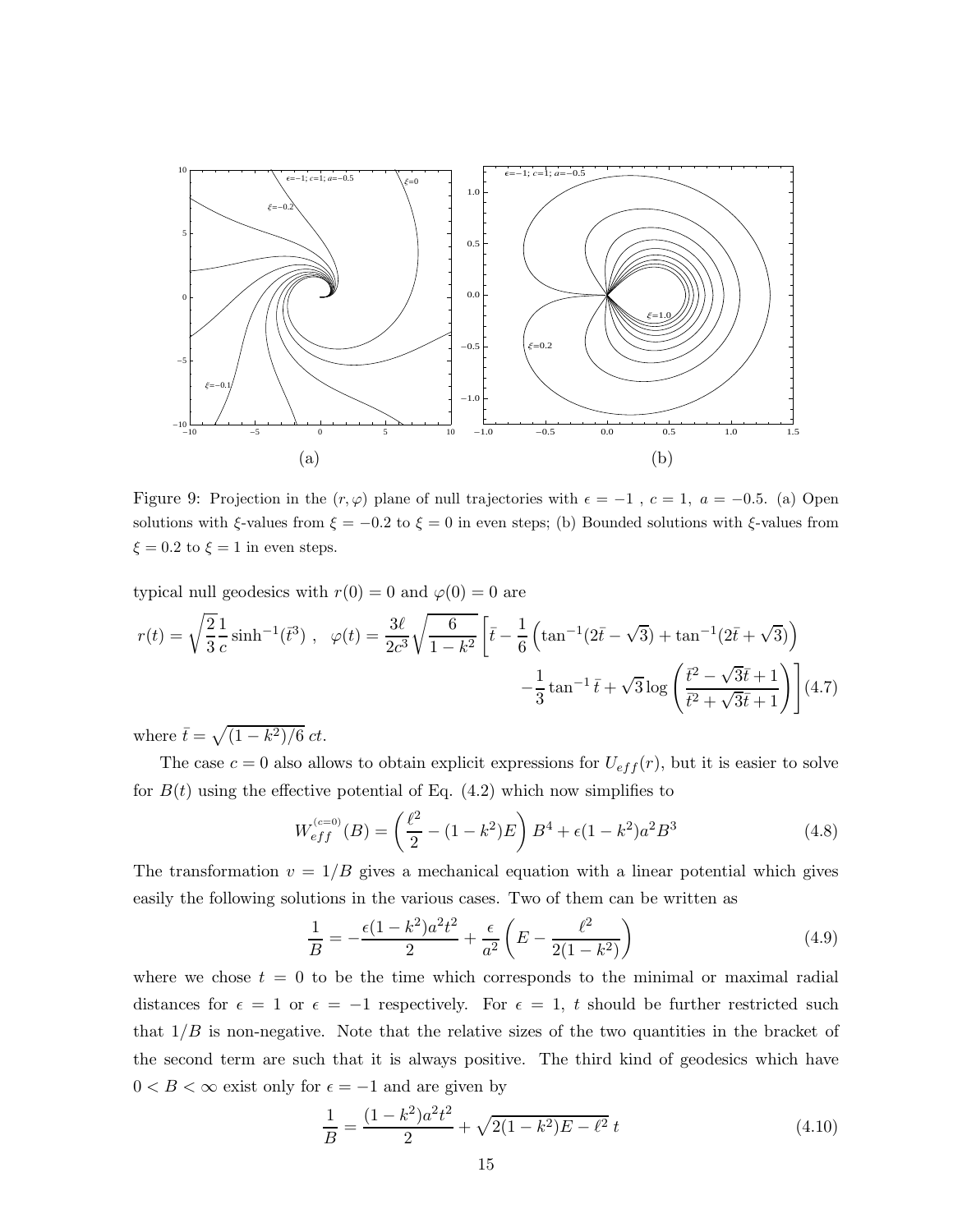In order to get the explicit  $r(t)$  dependence of these geodesics one needs the corresponding  $B(r)$ solutions for this case - Eqs.  $(3.19)$ – $(3.19)$ . We will not present here this last step. The explicit solution  $\varphi(t)$  which we skip too may be obtained by direct integration of (see (4.1))

$$
\frac{d\varphi}{dt} = \frac{\ell B^2}{L^2} = \frac{\ell}{2(E - \epsilon a^2 / B)}\tag{4.11}
$$

with  $1/B(t)$  obtained from  $(4.9)$ – $(4.10)$  above.

# 5 Conclusion

We have analyzed the vacuum field equations of CG in the static cylindrically-symmetric case and found all solutions explicitly. In some cases the solutions are expressed in terms of elementary functions.

There are three kinds of solutions: two open ones and one closed. The open ones split into a regular family (with a possible conic singularity on the axis) which contains the AdS soliton and a family of singular solutions where  $g_{00}$  vanishes on the axis and the Ricci and Weyl components diverge there. These two families of open solutions have generically asymptotically vanishing Weyl tensor. Some special cases are conformal to conical space-times.

We have further analyzed the null geodesics in the two families of the open spacetimes. We found that the singular spacetimes support two kinds of null geodesics: open ones (that is  $0 < r < \infty$ ) which are usually spirals when the angular momentum is below a certain maximal value, and bounded ones when the angular momentum is above the critical value. In the regular spacetimes only open geodesics exist for the same range of angular momentum. Unless the angular momentum vanishes, the orbits in this case avoid  $r = 0$ . Above the critical value no geodesics exist at all.

A possible future application of these results is to use these families of exact solutions to analyze light bending in the vicinity of localized linear sources in CG. The analogous problem of light bending in spherically-symmetric gravitational field was only recently settled [19].